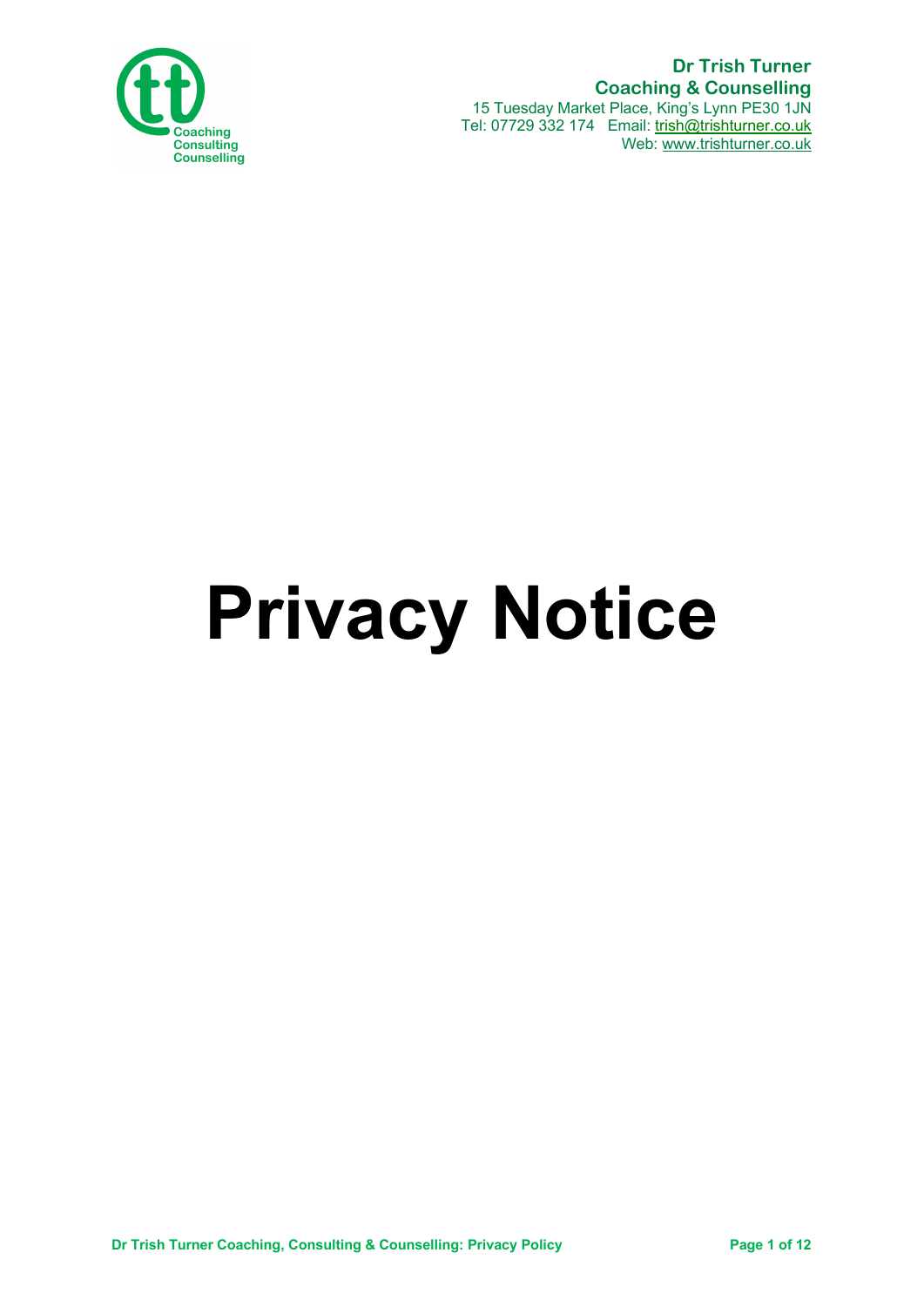

| <b>Contents</b>                                         | Page           |
|---------------------------------------------------------|----------------|
| 1. Introduction                                         | 3              |
| 2. About me                                             | 3              |
| 3. How I get the personal information and why I have it | $\overline{4}$ |
| a. Counselling services                                 | $\overline{4}$ |
| b. Supervision services                                 | 6              |
| c. Coaching services                                    | 6              |
| d. Training services                                    | $\overline{7}$ |
| 4. Who I share your personal information with           | 8              |
| 5. Marketing                                            | 10             |
| 6. Visitors to my website and social media platforms    | 10             |
| 7. How I store your personal information                | 11             |
| 8. Your data protection rights                          | 12             |
| 9. Queries and complaints                               | 12             |
| 10. Changes to privacy notice                           | 12             |



**Dr Trish Turner** Master Coach | Counsellor | Supervisor | Trainer

- 07729332174 L
- trish@trishturner.co.uk  $\boxtimes$
- www.trishturner.co.uk 8



15 Tuesday Market Place, King's Lynn,  $\odot$ Norfolk PE30 1JN



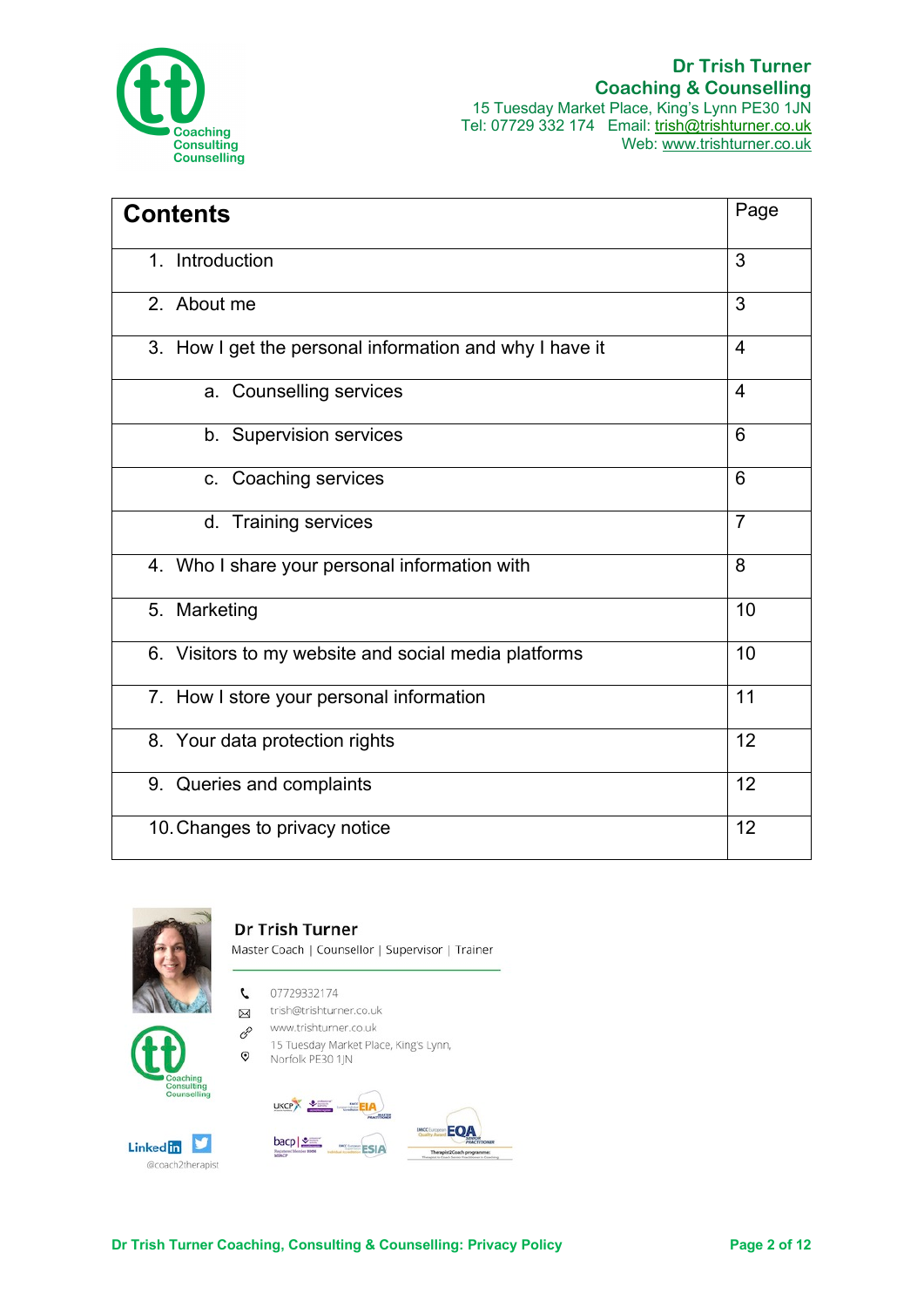

# **Privacy notice**

# **1. Introduction**

Your privacy is a top priority. I'm committed to always being a good custodian of your personal information, handling it in a responsible manner, and securing it with industry standard administrative, technical and physical safeguards.

I follow two guiding principles when it comes to your privacy:

- transparency I work hard to be transparent about what personal information I collect and process; and
- simplicity I try to use easy-to-understand language to describe my privacy practices to help you make informed choices

In this policy, I will tell you:

- How I get your personal information and what sort of information;
- what purpose I am processing it for;
- why I am able to process your information;
- how long I store it for;
- whether there are other recipients of your personal information;
- how to request your information or make a complaint

I adhere to current data protection legislation, including the General Data Protection Regulation (EU/2016/679) (the GDPR), the Data Protection Act 2018 and the Privacy and Electronic Communications (EC Directive) Regulations 2003.

I also adhere to the ethical guidelines regarding protecting client privacy and confidentiality set by the United Kingdom Council for Psychotherapy (UKCP), the British Association for Counselling and Psychotherapy (BACP) and the European Mentoring & Coaching Council (EMCC Global).

# **2. About me**

I am a sole trader (not a limited company) providing coaching, consulting, supervision, training and counselling services under the name of Dr Trish Turner, Coaching, Consulting & Counselling.

I am registered as a data controller with the Information Commissioner's Office (ICO). My registered number is ZA250212 and you can check it via this link: https://ico.org.uk/ESDWebPages/Entry/ZA250212

My business address is: 15, Tuesday Market Place, King's Lynn, Norfolk PE30 1JN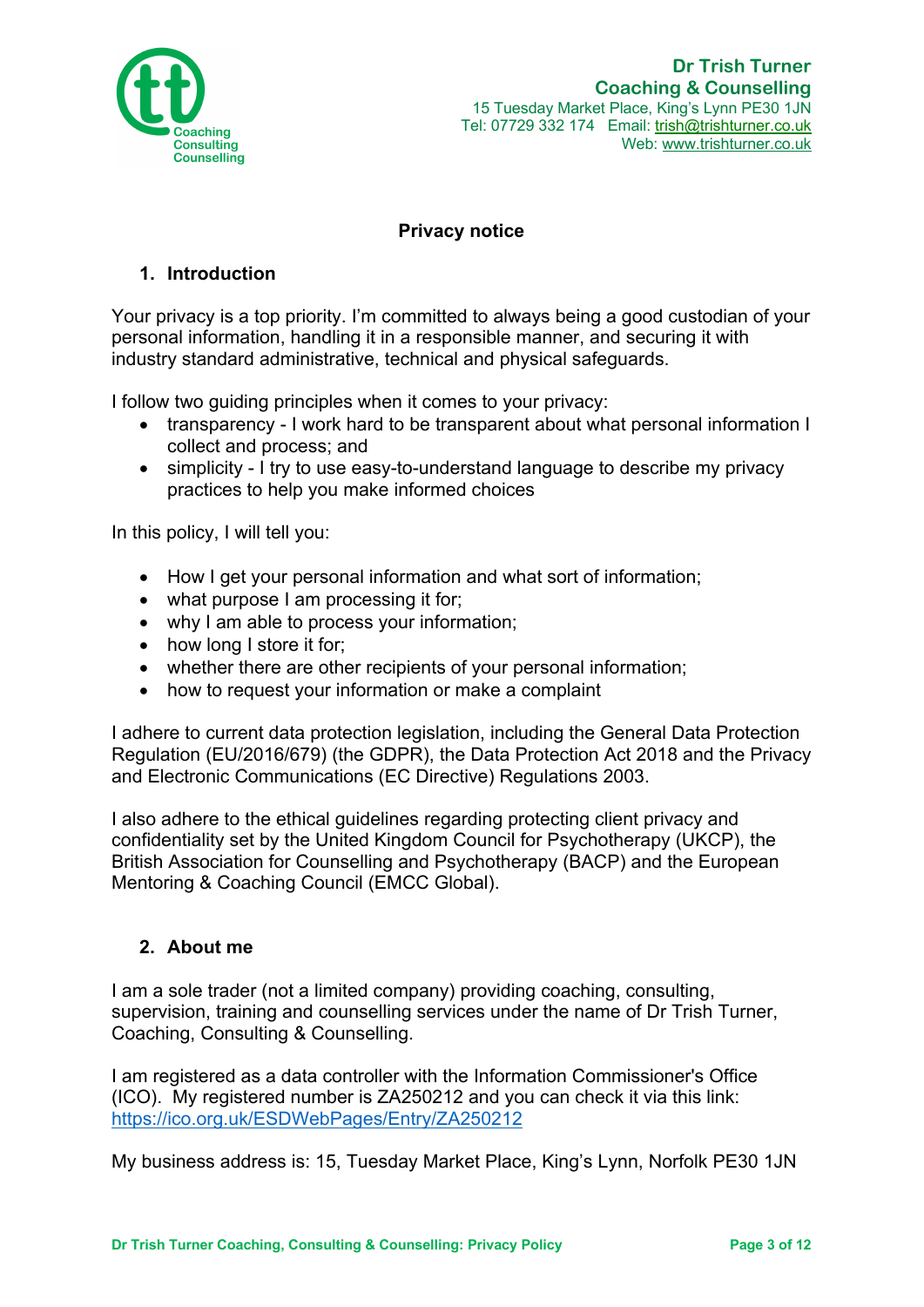

I operate this website: https://www.trishturner.co.uk

If you have any queries about this privacy notice or about any aspect of my data management, please contact me as the Data Protection Lead at trish@trishturner.co.uk.

I will update this privacy notice regularly to ensure it continues to comply with the latest regulations and best practice. This privacy notice was last amended on November 2021.

# **3. How I get the personal information and why I have it**

Most of the personal information I process is provided to me directly by you for one of the following reasons:

- A. Providing counselling services
- B. Providing coaching services
- C. Providing supervision services
- D. Providing training or workshop services

In the following sections, I explain this in more detail for each service.

Under the General Data Protection Regulation (GDPR), the lawful bases I rely on for processing this information are:

- Your consent. You are able to remove your consent at any time. You can do this by contacting trish@trishturner.co.uk
- I have a contractual obligation.
- I have a legitimate interest.

# a. Counselling services

As part of the couselling service, I ask my clients to provide certain types of information so that I am able to provide the service. This includes:

- Full name
- Home address
- Preferred telephone number(s)
- Preferred email address(es)
- Age and date of birth
- Gender
- GP name and practice contact details
- Details of relationships and family members
- Your drug, medicine and alcohol intake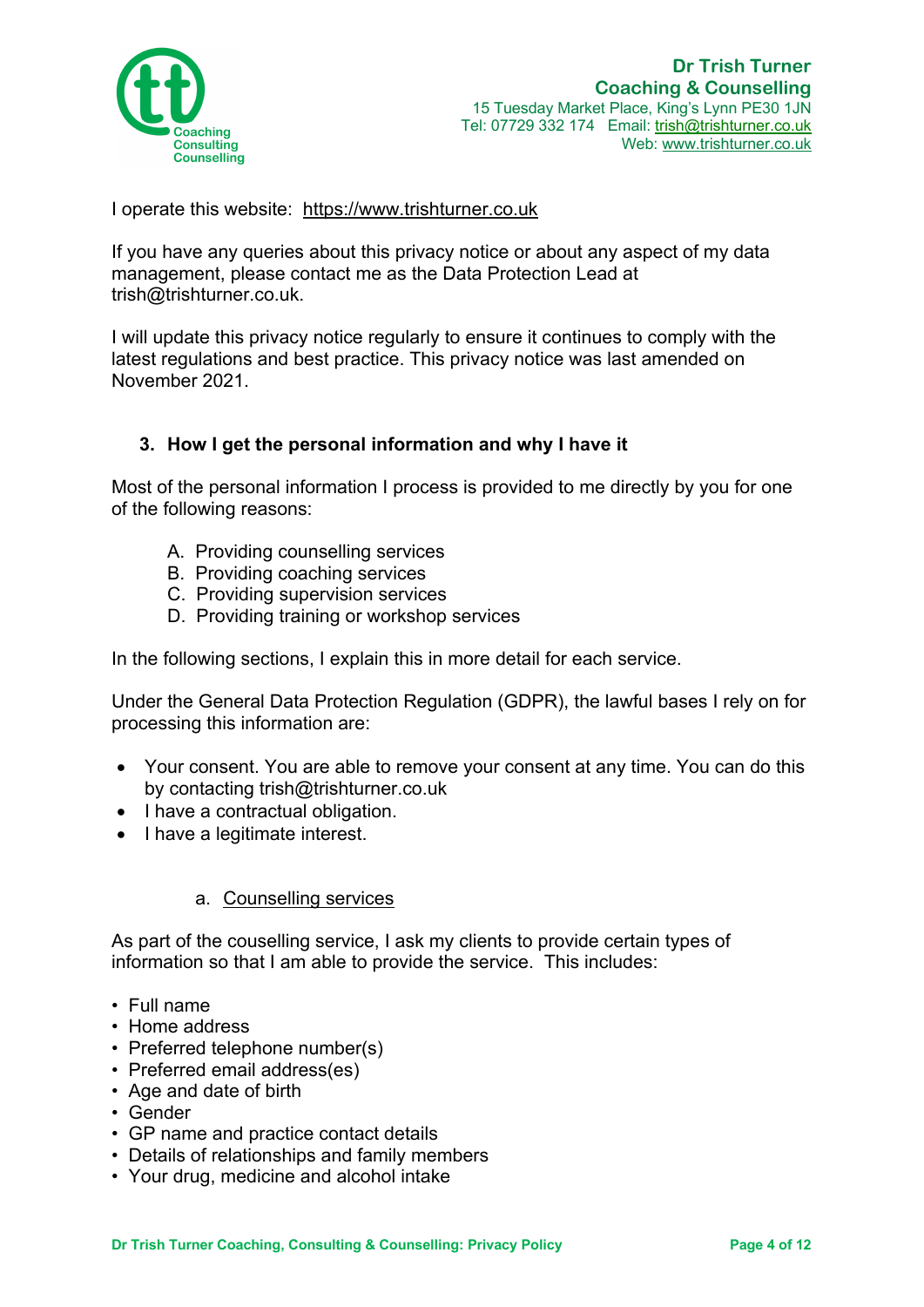

- Skype/Zoom/MS Teams contact details
- Your correspondence with and from me by text, email and letter.

The GDPR also makes sure that I look after any sensitive personal information that you may disclose to me appropriately. This type of information is called 'special category personal information'. The lawful basis for me processing any special categories of personal information is that it is for provision of health treatment (in this case therapy sessions) and necessary for a contract with a health professional (in this case, a contract between me and you).

I will never use your personal data for any purposes other than the administration of the counselling service that I am providing to you i.e., to arrange, cancel and rearrange appointments.

While you are accessing therapy, your email address and/or phone number will be used to provide you with written confirmation of your appointment times if you have given consent for this. Your email address and telephone number will only be used to contact you regarding appointment times unless we have agreed that I will also use your email address to email you information that is relevant to your therapy sessions.

Rest assured that what is said in our sessions will be kept confidential. I am a registered and accredited member of the UK Council for Psychotherapy (UKCP) and a registered member of the British Association of Counselling & Psychotherapy (BACP) and I abide by both professional code of ethics. Confidentiality will only be broken if there are legal or ethical obligations to disclose, for example, if you disclose abuse/neglect of a child or vulnerable adult, or say something else that implies serious harm to yourself or others, or if a court of law requires me to disclose information.

Please be aware that I will not routinely contact your GP to inform your GP of your attendance as your attendance is confidential. To fulfil my duty of care towards you while also maintaining your confidentiality I will only contact your GP if it is necessary and should these circumstances arise, I would discuss this with you wherever possible before contacting your GP. In the event that confidentiality must be broken I will always try to speak to you about this first, unless there are safeguarding issues that prevent this.

I keep brief notes of therapy sessions for the purpose of assisting me and my client in working together. The notes help me to keep track of the issues that we are working on and they are for my use only. The notes do not include any personal details that could be used to identify you and they are stored securely in a locked filing cabinet that only I have access to. Your therapy notes are stored separately to your personal details form.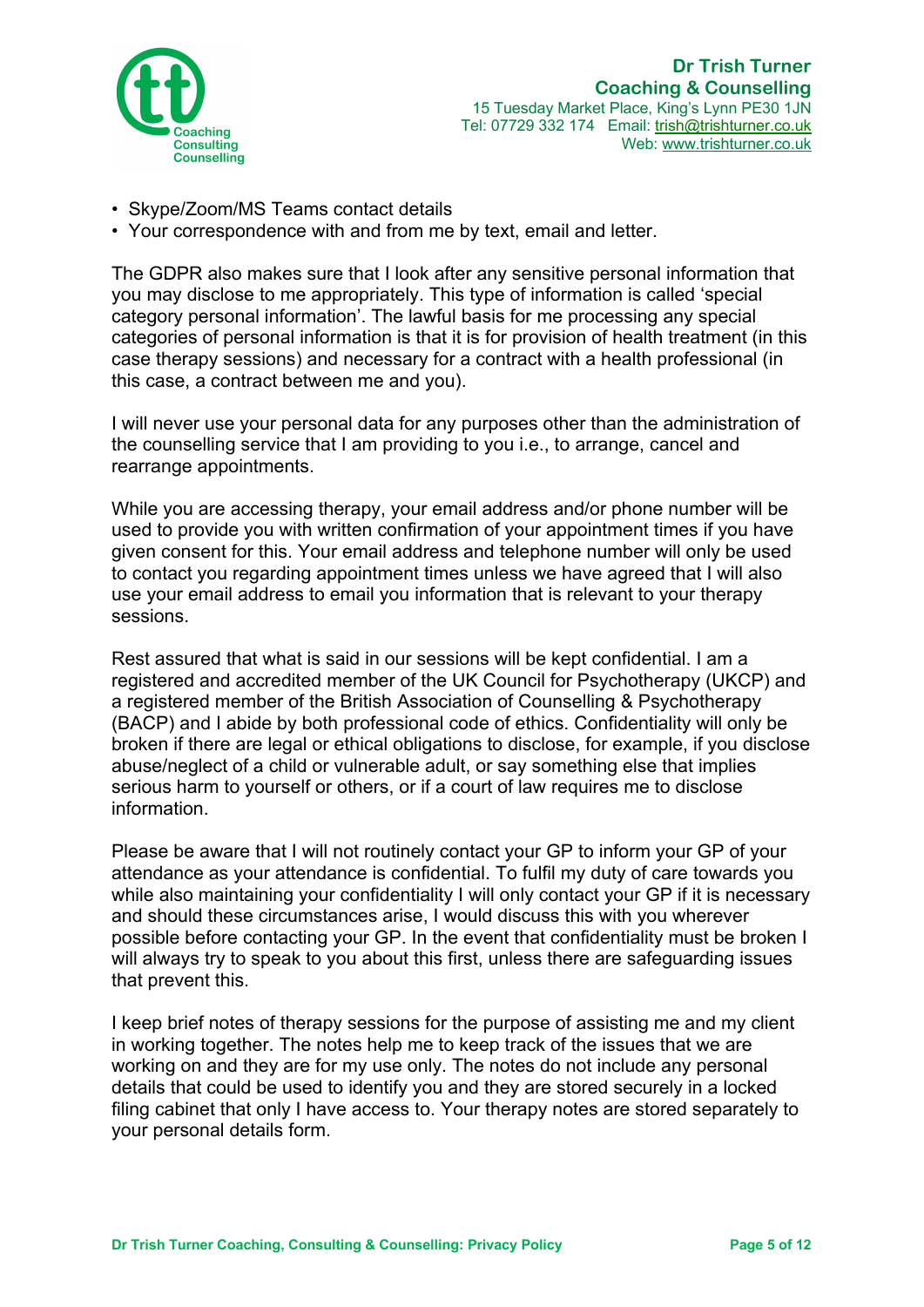

There are reasons why counsellors are required to keep records after therapy has ended. For example, in the case of financial transactions personal information must be retained for as long as legally required in respect of tax or accounting purposes. Retaining your therapy notes ensures that I can continue to offer you an efficient service if you make contact after therapy has ended.

# b. Supervision services

As part of the supervision service, I ask my supervisees to provide certain types of information so that I am able to process those details and create a record on my database. They enable me to contact you to arrange sessions, write any reports you may require for training and accreditation purposes and provide a service as your individual or group supervisor.

This includes:

- Name
- Home address
- Work address
- Telephone number
- Preferred email address
- Organisational Membership details, including proof of membership (e.g. UKCP, BACP, EMCC, BPS)
- Course details (in case I'm required to provide a report on your supervision)
- Age/date of birth
- Insurance information
- Gender
- Skype/Zoom/MS Teams contact details
- Your correspondence with and from me, by text, email and letter
- Details of previous supervision

I keep notes of our supervision sessions for the purposes of assisting our work together. The notes help me keep track of the topics we have discussed. They are not a verbatim account, just an aide memoire to help me in my work.

#### c. Coaching services

As part of the coaching service, I ask my coachees to provide certain types of information so that I am able to process those details and create a record on my database. They enable me to contact you to arrange sessions, write any reports you may require for training and accreditation purposes and provide a service as your coach.

This includes: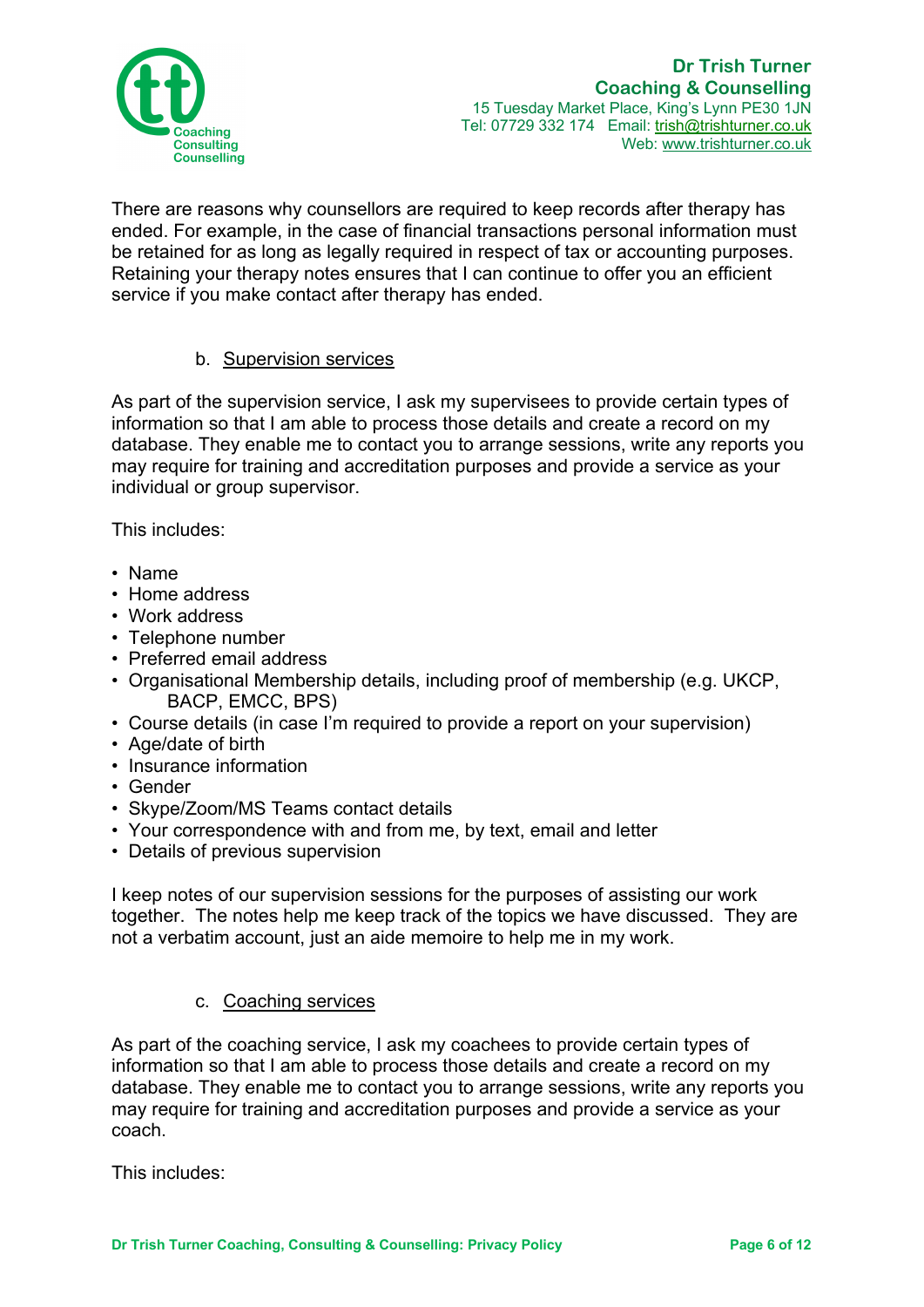

- Name
- Home address
- Work address
- Telephone number
- Preferred email address
- Employer and company name
- Age/date of birth
- Gender
- Skype/Zoom/MS Teams contact details
- Your correspondence with and from me, by text, email and letter
- Details of previous coaching

I keep notes of our coaching sessions for the purposes of assisting our work together. The notes help me keep track of the topics we have discussed. They are not a verbatim account, just an aide memoire to help me in my work.

#### d. Training services

As part of my training services, I ask all of my course participants to provide certain types of information so that I am able to process their application create a record on my database and support their learning.

This includes:

- Name
- Home address
- Work address
- Preferred telephone number(s)
- Preferred email address
- Organisational Membership details, including proof of membership (eg UKCP, BACP, EMCC, BPS)
- Previous training details, including copies of certificates (to ensure eligibility and for accreditation purposes)
- Indemnity Insurance information
- Skype/Zoom/MS Teams contact details
- Any special requirements (such as dietary needs and disability access (if attending a course in-person), learning support needs etc).
- Your correspondence with and from me.

Course participants will complete and submit a portfolio of evidence with the purpose of demonstrating that they have met the criteria of the course in order to pass. Data that will be collected are forms, case studies, assignments, feedback forms from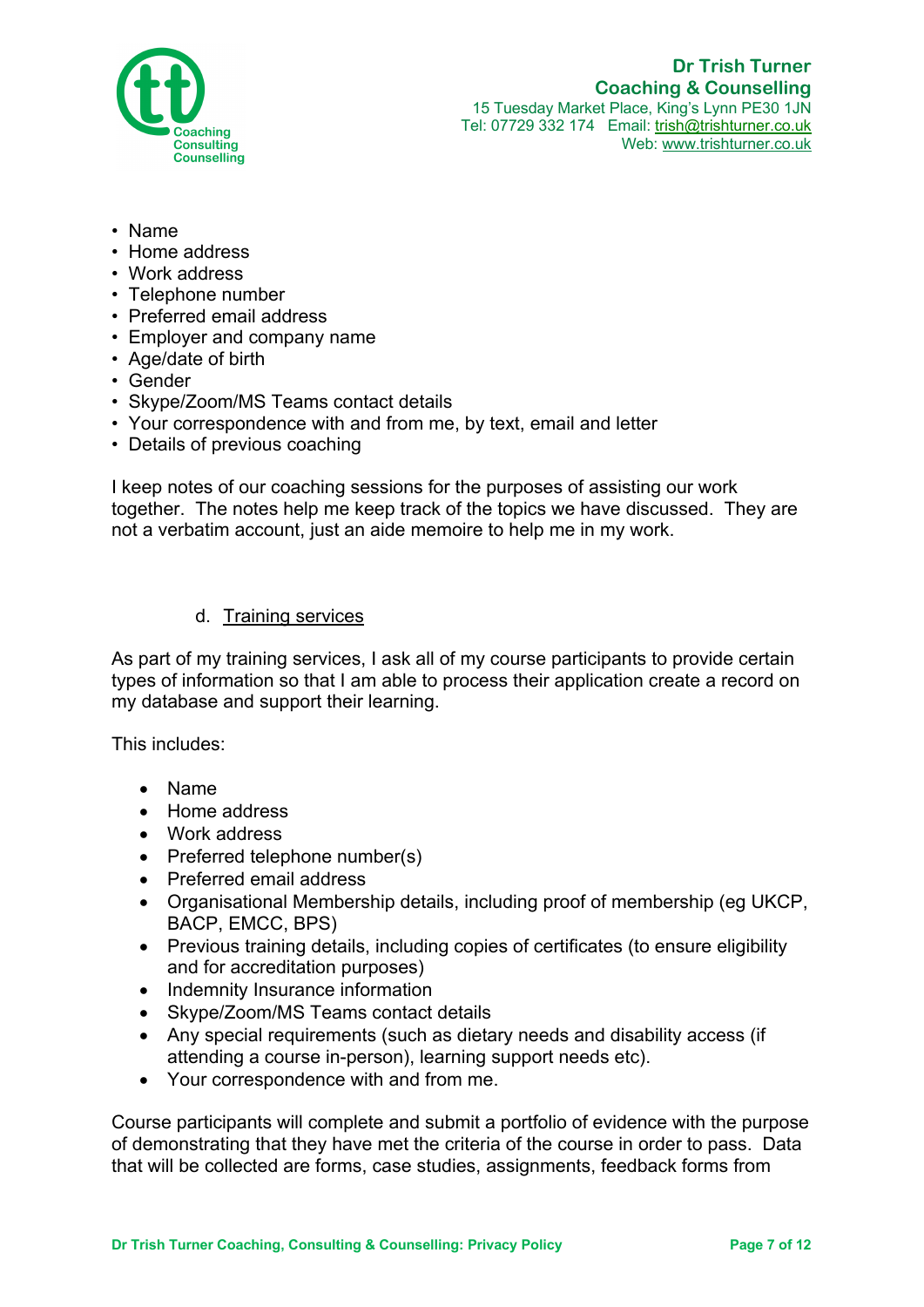

coachees and other written items provided by the participant. They will also submit a 40-minute video recording of themselves and a client, demonstrating coaching with a coachee (the client).

The portfolio is likely to be emailed by the participant to the assessors, or if it is too big for the participant's email system, they might give us access via drop box or will be given a drop box folder by the me/my administrator.

The portfolio, which includes a video recording of their face and voice via zoom recording.

The portfolio they submit contains their thoughts and ideas, in the form of case studies and reflective journals etc (training materials completed by the participant) plus the video contains a zoom recording they have made, which includes themselves and their coachee. The participant adds their signature to the portfolio to confirm it is their work.

As independent practitioners, Participants are responsible and accountable for ensuring their own compliance with GDPR when requesting permission to gather named feedback from their coachees and for gaining permission for the recording, how it will be used and stored.

# **4. Who I share your personal information with**

Rest assured that what is said in our sessions will be kept confidential. I am a registered and accredited member of the UK Council for Psychotherapy (UKCP), a registered member of the British Association of Counselling & Psychotherapy (BACP) and a member of the European Mentoring and Coaching Council (EMCC Global) and I abide by their professional codes of ethics. Confidentiality will only be broken if there are legal or ethical obligations to disclose, for example, if you disclose abuse/neglect of a child or vulnerable adult, or say something else that implies serious harm to yourself or others, or if a court of law requires me to disclose information.

I will never sell your data. I will never pass on your contact details to any third-party organisations for the purposes of sales, marketing or research.

I share a limited amount of personal data with third parties in order to provide services to you and to fulfil legal obligations in respect of tax and accounting purposes.

I use an administrator, who carries out basic tasks such as ensuring course participants have submitted all the correct information for the course, or to cancel or rearrange appointments in the event of my ill health. I currently use: JT Admin **Solutions**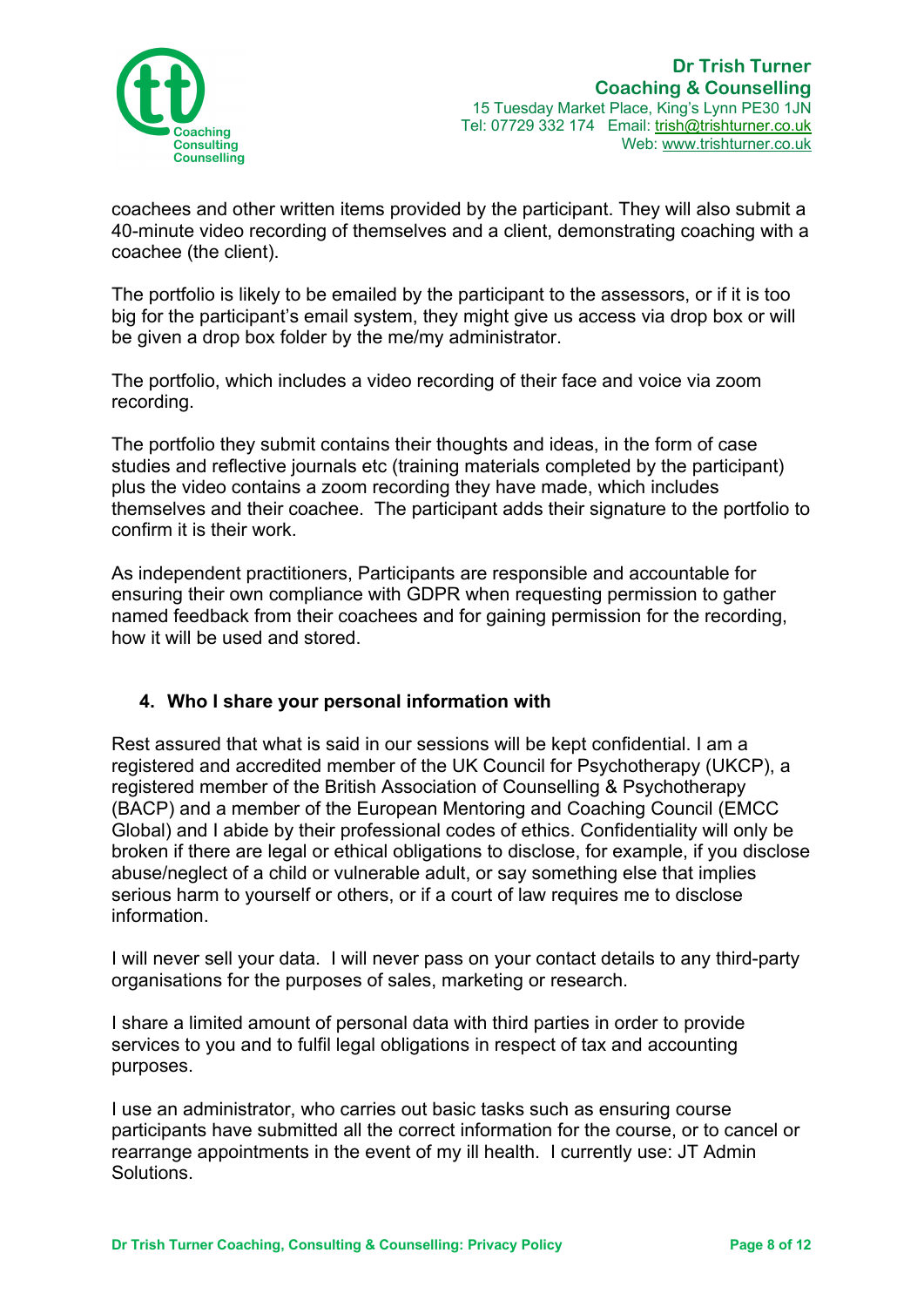

I have regular supervision support, so I may discuss my work with my supervisor. This would be done without identifying my clients or course participants and my supervisor is a counsellor and coach who also abides by the UKCP, BACP and EMCC Global code of ethics regarding confidentiality.

If your appointments are paid for or arranged via a third party, for example, your employer or an insurance company, the only information shared with the third party is your dates of attendance and non-attendance for invoicing and payment purposes.

A list of third party applications I regularly use (in addition to email providers) includes:

- Zoom and Skype
- Calendly
- Invoice2go
- Dropbox

Zoom and Skype are video platforms that enable us to meet online for you to use my services. I may also use other video platforms, at your request, such as MS Teams.

I use Calendly to provide you with access to my diary to enable you to book appointments with you. You enter your name and contact details and information of the appointment is held in order for you to add it to your own calendar, receive appointment reminders and connect on the day.

I use Invoice2go to create and send invoices to you. I use data from this app for legitimate tax purposes.

I use Dropbox to store portfolio information submitted by course participants. This allows them to send the information to me and for me to share it for the purposes of assessment, quality assurance and accreditation.

Any third-party applications that I use, such as those listed above, are all responsible for holding your data responsibly and have their own privacy notices and protocols, for which I am not responsible.

If you are a course participant, I will need to share your data with the required organisations to fulfil my duties as a training provider. A list of those agencies/organisations are detailed as follows;

- EMCC global (accrediting professional body): https://www.emccglobal.org
- Helen Cottrill (quality assurance and assessment): https://www.helencottrill.co.uk
- Chris Birbeck (assessment): https://uk.linkedin.com/in/chris-birbeck-87371a8
- Katherine Long (participant supervision): https://www.evolutionod.com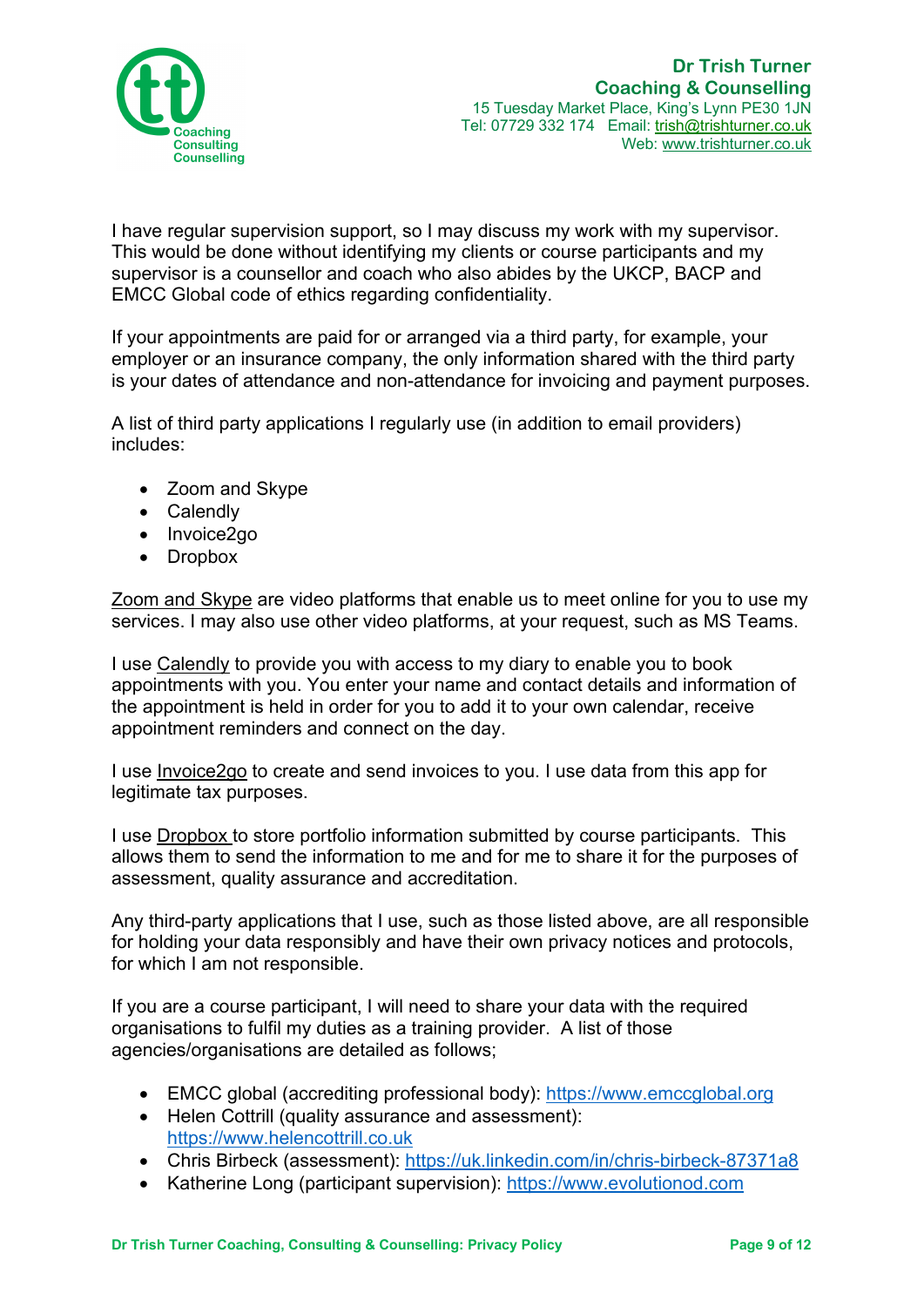

In some circumstances, I may be legally required to provide copies of my notes to the police or a court.

# **5. Marketing**

I may use your personal information to tell you about relevant opportunities, this is what I mean by 'marketing'. For course participants, coachees and supervisees, this may be a vacancy with an employer or work opportunities that may be suitable, or for the opportunity to progress to higher or additional qualifications or professional development. It might also be about further services I offer that I feel may be of interest to you, such as group supervision or a workshop.

The personal information I have is made up of what you tell me, the data I may have collected, or from third parties I work with. I study this to form a view of what I think you may want or need, or what may be of interest to you.

I may also ask you for and use your feedback and/or testimonials on my services in my marketing and I will ask you to for your written consent to do this. I can only use your personal information to contact you if I have either your consent, or a 'legitimate interest'. This is when I have a business reason to do so, and it must not go against what is right and best for you.

You can ask me to stop contacting or update your choices at any time by contacting me.

# **6. Visitors to my website and social media platforms**

#### a. Website

My website (www.trishturner.co.uk) uses cookies and Google Analytics. Almost all websites use cookies which are small files that get put on your computer by websites as you surf them. These cookies can store lots of information which can have privacy implications. Google Analytics is a service provided by Google that gathers anonymous data on how people are using websites and then provides visitor statistics, details of page views etc. This service is used by many website owners as the data helps website owners to improve their websites. Read the Google Analytics privacy notice.

I use Wordpress as the content management system for my website - find out about the Wordpress privacy notice: https://wordpress.org/about/privacy/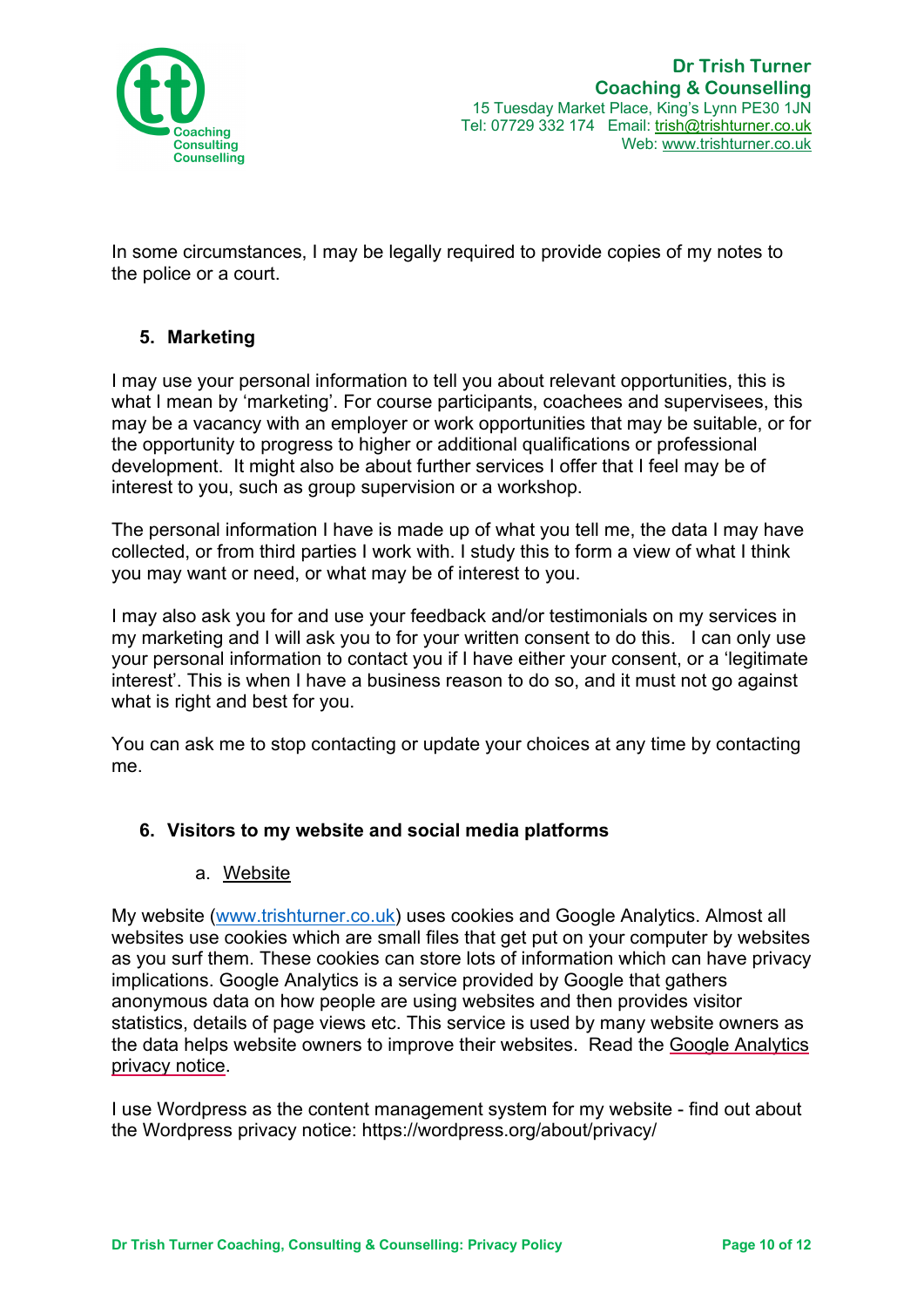

If you fill in a form on my website, that data will be temporarily stored on the web host before being sent to me. By accessing the website, you are consenting to the information collection and use practices described in this privacy notice. Should you choose to contact me using the 'contact me' form on the website none of the data that you supply will be stored by the website or passed to any third-party data processors. Instead, the data will be collated into an email and sent to me over the Simple Mail Transfer Protocol (SMTP). The SMTP server I use is protected by 'SSL', meaning that the email content is encrypted before being sent across the internet. The email content is then decrypted by local computers and devices.

Where I provide links to websites of other organisations, this privacy notice does not cover how that organisation processes personal information. I encourage you to read the privacy notices on the other websites you visit.

I use Google Maps to make the website more helpful to you as a site visitor however most of this comes with its own cookies, which I do not control these cookies so I cannot guarantee what they do. In many cases the cookies are used to generate identical information to Google Analytics and indeed use Google Analytics, so opting-out of Google Analytics will also opt you out of these cookies too. You can opt out of Google analytics and other Google services here –

http://tools.google.com/dlpage/gaoptout and https://www.google.com/dashboard/.

# b. Social media

I have a presence on LinkedIn and Twitter. To find out how these companies use your data and how you can control the way they use your data please refer to their privacy policies, which should be available on their websites. If you are a counselling client, I will not usually connect with you on social media platforms in order to maintain confidentiality and privacy and to keep the boundaries of our counselling relationship, even after you have finished using my services.

# **7. How I store your personal information**

Paper copies of your information are securely stored in a locked filing cabinet at my home office, which is secured by an alarm. If we are working together in-person, they may also be anonymised paper notes (with no identifiable information) stored in a locked filing cabinet at my consulting room on the Tuesday Market Place (address at the top of the page).

Electronic information is held on my smart phone (which is password and facialrecognition protected) and computer (which is password protected).

Retaining your notes and information after the service has ended ensures that I can continue to offer you an efficient service if you make contact again. I keep your information for the industry standard seven years after the service has ended. After seven years, I will then dispose of your paper information by shredding it and any